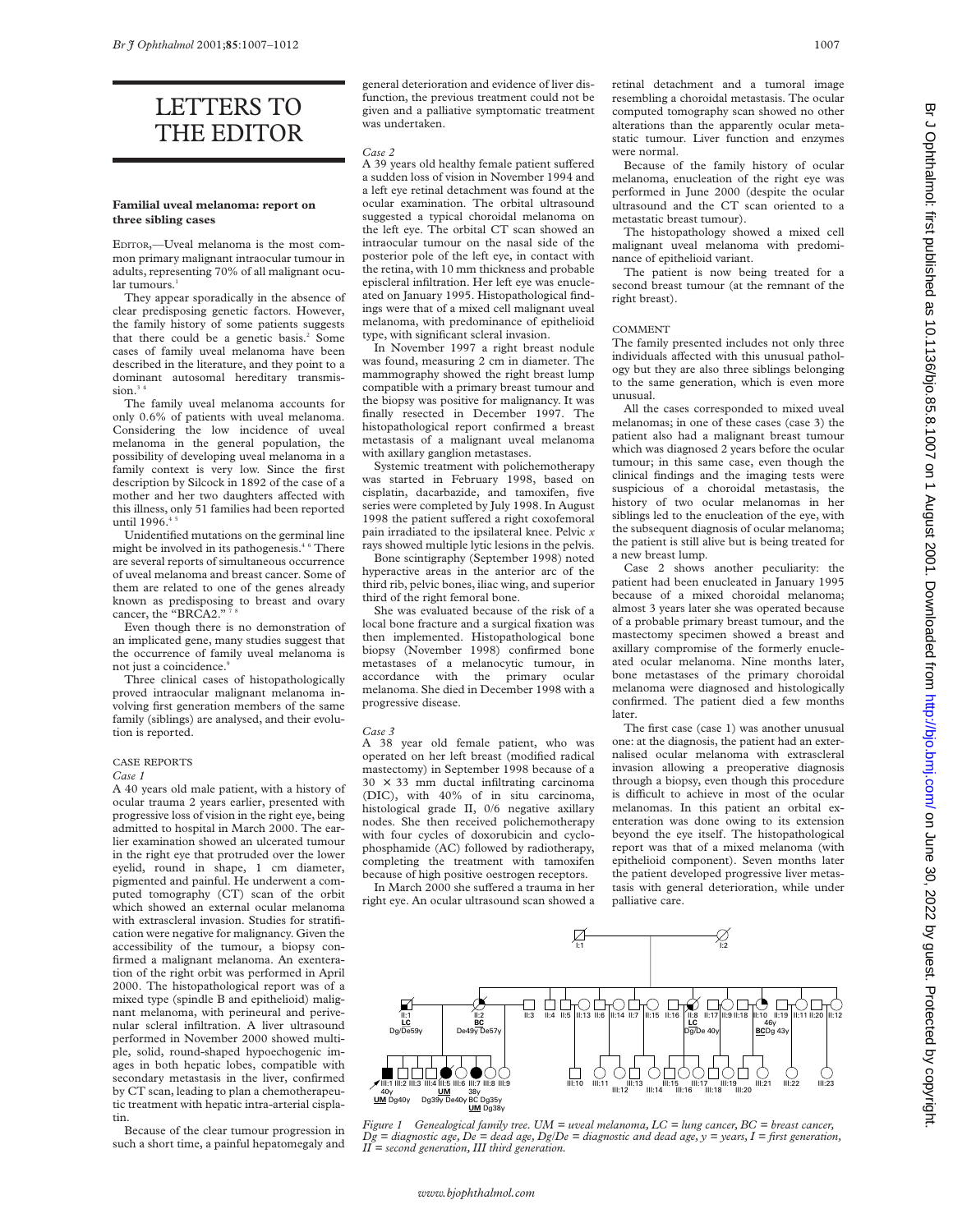Once again this case denotes the aggressiveness of this tumour in this family.

The genealogical family tree (Fig 1) shows that the siblings' parents developed malignant tumours: the father was diagnosed with lung cancer at the age of 59 dying a few months later and the mother had breast cancer diagnosed at the age of 49 dying at the age of 57. Also a maternal aunt was diagnosed with lung cancer at the age of 38 and died 2 years later, while another maternal aunt is still alive with breast cancer diagnosed when she was 43. The paternal family history was irrelevant with no malignancies in any of the first or second generation members.

The family tree shows, in the same generation as the affected patients, five more siblings, all of them aged less than 40 years who are currently healthy but may eventually be affected with ocular melanoma or another malignancy; are there any kind of preventive measures we can take for these patients?.

Anecdotal reports of cases of ocular melanoma occurring in families with inherited susceptibility to breast cancer owing to brca2 germ line mutations have been previously reported.

Although germ line brca2 mutations may account for a small proportion of all ocular melanoma cases, there may be additional loci contributing to family aggregation of uveal melanoma and to the family association between ocular melanoma and breast cancer.<sup>7</sup>

Based on the limited data available, an autosomal dominant mode of inheritance with incomplete penetration has been postulated to explain the family involvement in uveal melanoma.<sup>5</sup>

In order to determine some genetic alteration that could account for this family uveal melanoma, blood samples were recently taken from different members of the family (apart from the affected patients still alive).

The family predisposition to uveal melanoma can be a component of a wider predisposition syndrome to cancer, which could explain the high number of tumours affecting these families, with multiple organs involved and the appearance at younger ages than those observed in the general popula $tion.<sup>1</sup>$ 

Because of no previous evidence of family members with uveal melanoma in the genealogical tree (Fig 1), either an environmental factor that remains undisclosed might be suspected or a new mutation may have arisen. Either way careful monitoring of the remaining siblings would be of great interest.

## G KRYGIER K LOMBARDO

C VARGAS *Medical Oncology Department; Universitary Hospital de Clinicas, Montevideo, Uruguay*

I ALVEZ

R COSTA

M ROS *Ophthalmology Department; Universitary Hospital de Clinicas, Montevideo*

M ECHENIQUE *Pathology Department; Universitary Hospital de*

*Clinicas, Montevideo* V NAVARRO

L DELGADO A VIOLA

I MUSÉ

*Medical Oncology Department; Universitary Hospital de Clinicas, Montevideo*

Correspondence to: Gabriel Krygier, MD, Blanca del Tabare 2964, Montevideo, Uruguay CP 11300 gkrygier@adinet.com.uy

Accepted for publication 16 April 2001

- 1 Sahel Jo, Steeves R, Albert D. Intraocular melanoma. In: DeVita V, Hellmann S, Rosenberg SA, eds. *Cancer: principles and practice of oncology.* Philadelphia*:* Lippincott-Raven, *oncology*. Philac<br>1997:1995–2012.
- 2 Singh AD, Shields CL, Shields JA, *et al.* Uveal melanoma in young patients. *Arch Ophthalmol* 2000;**118**:918–23.
- 3 Young LH, Egan KN, Walsh SM, *et al.* Familial uveal melanoma. *Am J Ophthalmol* 1994;**117**: 516–20.
- 4 Singh AD, Wang MX, Donoso LA, *et al.* Genetic aspects of uveal melanoma: a brief review. *Sem Oncol* 1996;**23**:768–72. 5 Singh AD, Shields CL, De Potter P, *et al.* Famil-
- ial uveal melanoma. Clinical observations on 56 patients. *Arch Ophthalmol* 1996;**114**:392–9.
- 6 Canning CR, Hungerford J. Familial uveal<br>melanoma. Br  $\tilde{f}$  Ophthalmol 1988;72:241–3.
- 7 Sinilnikova OM, Egan KM, Quinn JL, et al. Germline brca2 sequence variants in patients with ocular melanoma. *Int J Cáncer* 1999;**82**: 325–8. 8 Houlston RS, Damato BE. Genetic predisposi-
- 
- tion to ocular melanoma: *Eye* 1999;**13**:43–6. 9 Singh AD, Wang MX, Donoso LA, *et al.*Familial uveal melanoma, III. Is the occurrence of familial uveal melanoma coincidental? *Arch Ophthalmol* 1996;**114**:1101–4.
- 10 Walker J, Weiter J, Albert D, *et al.* Uveal malignant melanoma in three generations of the same family. *Am J Ophthalmol* 1979;**88**:723–6.

# **Herpes simplex dendritic keratitis after treatment with latanoprost for primary open angle glaucoma**

EDITOR,—Medications used to treat glaucoma can cause side effects such as irritation, redness, foreign body sensation, and pain in the eye.<sup>1</sup> There are reports that latanoprost has almost no serious side effects.

We present two patients treated with latanoprost for primary open angle glaucoma who developed herpes keratitis.

# CASE REPORTS

## *Case 1*

A 68 year old female patient presented to the cornea department of the eye clinic, University of Athens, in January 1997. She was being treated for primary open angle glaucoma with latanoprost drops once daily for the past 3 months. Visual acuity in the right eye was 20/40 and in the left 20/20. The intraocular pressure of the left eye was 16 mm Hg. Examination with a slit lamp demonstrated a dendritic ulcer in the right eye (Fig 1). Immunofluorescence studies of the cornea epithelium from the ulcer demonstrated the presence of herpes simplex virus. Latanoprost treatment was discontinued and the patient was placed on antiviral treatment. Two weeks later the keratitis had resolved. The patient was treated again with latanoprost drops once daily in the right eye. Three months later she developed the same problems in the right eye. Latanoprost treatment was discontinued again and antiviral treatment with aciclovir ointments was recommended. There has been no recurrence of the herpetic infection.

*Case 2*

A 65 year old female presented to the cornea department of the eye clinic, University of Athens, in March 1997. Examination detected epithelial lesions in the centre of the cornea in the right eye (Fig 2) and at 11 clock hours in the periphery of the left eye.<sup>2</sup> The patient had had treatment with latanoprost once daily for primary open angle glaucoma during the past 2 months. There was no history of herpes keratitis. Latanoprost treatment was discontinued. The samples of the corneal epithelium from the ulcerated area of both eyes demonstrated the presence of herpes simplex virus, using immunofluorescence. After antiviral



*Figure 1 Dendritic ulcer of the right eye.*



*Figure 2 Immunofluorescence demonstrates the presence of herpes simplex virus.*

treatment, trabeculectomy was carried out in the right eye, when latanoprost treatment was continued in the left eye. After a small period of time, in the right eye—without latanoprost treatment—there was no herpetic infection, while in the left eye—with latanoprost treatment—herpetic infection presented again.

#### **COMMENT**

Both patients presented with herpes keratitis during latanoprost treatment. After discontinuing the latanoprost treatment, there was no recurrence of the keratitis.

Latanoprost is a prostaglandin analogue.<sup>34</sup> It is an esterified predrug inactivate until its enzymatic hydrolysis in the cornea, where it becomes a biologically active acid.<sup>5</sup> Owing to the biochemical disturbance in the cornea, and the keratopathy confirmed with staining, we can suppose that the presence of latanoprost predisposes the appearance of herpes keratitis.

More cases must be studied before we can reach more specific conclusions.

# PANTELIS EKATOMATIS

*Eye Clinic, University of Athens, Greece* Correspondence to: Eye Clinic, University of Athens, 89 Kifisias Avenue, GR-115 23 Athens, Greece Accepted for publication 27 February 2001

- 
- 1 Weinred RN. Compliance with medical treat-<br>ment of glaucoma. *J Glaucoma* 1992;1:134–6.<br>2 Wilhelmus KR, Falcon MG, Jones BR. Bilateral<br>herpetic keratitis. *Br J Ophthalmol* 1981;**65**:385-<br>7.
- 3 Cuiffre G. The effects of prostaglandin F2*a* in the human eye. *Graefes Arch Clin Exp Ophthal-*<br> *mol* 1985;222:1339–41.
- 4 Rácz P, Ruzsonyi MR, Nagy ZT, *et al*. Main-tained intraocular pressure reduction with oncea-day application of a new prostaglandin  $F2\alpha$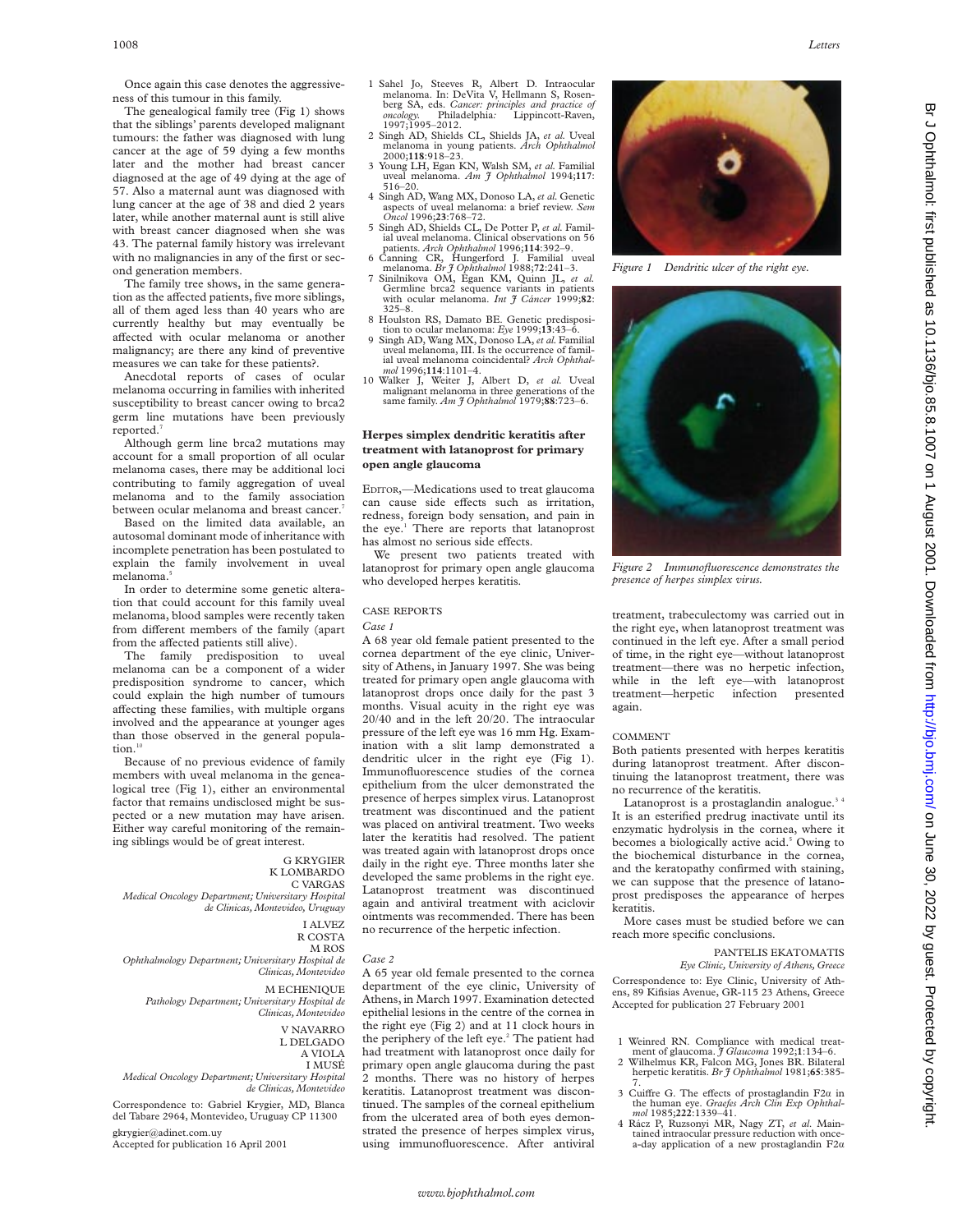analogue (PhXA41). An in-hospital, placebo-controlled study. *Arch Ophthalmol* 1993;**111**: 657–61.

5 Basu S, Sjoquist B, Stjernschantz J, *et al*. Corneal permeability to and ocular metabolism of phenyl substituted prostaglandin esters in vitro. *Prostaglandins Leukot Essent Fatty Acids* 1994;**50**: 161–8.

# **Optic neuropathy and cerebellar ataxia associated with a rare missense variation (A14510G) of mitochondrial DNA**

EDITOR,—Mitochondrial diseases manifest a variety of syndromic signs. Skeletal muscle, central nervous system, heart, eye, ear, liver, kidney, pancreas, bone marrow, and colon are the common target organs in mitochondrial diseases. The mitochondrial DNA (mtDNA) is responsible for the mitochondrial diseases through molecular defect of oxidative phosphorylation enzymes in conjunction with the nuclear genome.<sup>1</sup> Optic neuropathy and cerebellar ataxia are a frequent association in mitochondrial diseases. We report a sporadic case of bilateral optic neuropathy, cerebellar ataxia, and peripheral neuropathy associated with a rare missense variation at np 14510 which replaced Val by Ala in the ND 6 coding sequence of mtDNA.

## CASE REPORT

A 52 year old Japanese man first noted writing disturbance, tremor of hands, and mild gait disturbance at the age of 49 years. The patient had a 30 year history of drinking (daily alcohol consumption 125 g) and smoking (daily 20 cigarettes). Physical examination revealed a complex of neurological signs including cerebellar ataxia and peripheral neuropathy. The gait was broad based and ataxic. There was mild ataxia of the lower extremities on heel to knee test. Deep tendon reflexes were hyperactive with normal plantar responses. Peripheral nerve conduction velocity studies revealed sensory polyneuropathy in the upper and lower limbs. Muscular strength and volume of the limbs were normal. Magnetic resonance imaging showed cerebellar atrophy with dilatation of the fourth ventricle (Fig 1). The cerebrospinal fluid was normal without any inflammatory signs. Peripheral blood examination showed mild macrocytic anaemia. The serum levels of vitamin B-1, vitamin B-12, and folic acid were within the normal range. Red blood cell folate level was also normal. The patient also had suffered from insidious, progressive loss of central vision in both eyes since 51 years of age. At presentation, best corrected visual acuity was 0.1 in the right eye and 0.08 in the left. Pupils were round, isocoric, and sluggish to light. There was no blepharoptosis. Ocular motility was normal. Anterior segments and media were clear. Funduscopy disclosed dilatation of small retinal vessels neighbouring the optic nerve head in both eyes. Optic nerve heads were not hyperaemic but slightly atrophic with temporal pallor. Static and kinetic visual field testing showed central scotomas. Farnsworth's panel D-15 test showed red-green colour vision defects. Full field scotopic electroretinograms and visual evoked cortical potentials were normal. The patient was the fourth of five siblings of non-consanguineous parents. Because of the alcoholism, he was divorced and lived alone. Family members were not accessible, but according to his statement, there was no relative having similar disease.

Although the clinical signs in this patient were not inconsistent with the effects of chronic alcoholism and tobacco abuse alone,



*Figure 1 Magnetic resonance imaging of the brain in the patient with A14510G mutation of mtDNA. A 52 year old Japanese man with bilateral optic neuropathy and cerebellar ataxia. T1 weighted imaging shows cerebellar atrophy with dilatation of the fourth ventricle.*

we could not dismiss the diagnosis of a mitochondrial disease subtype because of the bilateral optic neuropathy accompanied by cerebellar ataxia. Peripheral blood was obtained after informed consent and examined for common pathogenic mtDNA point mutations by polymerase chain reaction (PCR) restriction methods described elsewhere.<sup>2</sup> The nucleotide sequences of sense and antisense strands of ND1, ND4, and ND6 genes of mtDNA from the patient were evaluated by autocycle sequencing methods. In the patient, no major pathological mutation was found by PCR restriction detection at np 3243 for mitochondrial myopathy, encephalopathy, lactic acidosis, and stroke-like episodes (MELAS), 3460 for Leber's hereditary optic neuropathy (LHON), 8344 for myoclonic epilepsy and ragged red fibres (MERRF), 8993 for neurogenic weakness, ataxia, and retinitis pigmentosa, 11778 for LHON, or 14484 for LHON. There was no known mutation in ND1, ND4, or ND6 gene of mtDNA by nucleotide sequencing. Instead, nucleotide sequencing and *Alu* I restriction detection confirmed a homoplasmic missense mutation at np 14510 (A14510G) that replaced Val by Ala in the ND 6 gene of mtDNA (Fig 2). The DNA samples reserved by us were examined for the relevant mtDNA mutation. The A14510G mutation was not detected in 468 Japanese individuals, including 39 LHON patients with 11778 mutation, 24 healthy carriers with 11778 mutation, one LHON patient with 3460 mutation, one LHON patient with 14484 mutation, 78 patients with aetiology undefined bilateral optic neuropathy, 239 patients with spinocerebellar ataxias who did not carry any abnormal trinucleotide repeats in the genes of spinocerebellar ataxia type 1, 2, 3, 6, 7, or 8, and 86 unrelated healthy individuals.

## COMMENT

The nucleotide at np 14510 of mtDNA is most usually adenine (14510A). A literature survey reveals that 153 individuals in east Asia, 411 in an aboriginal Siberian population, 60 in a native American population, and 173 in a white population all had 14510A.<sup>3</sup> Only one Australian among 147 individuals of African, Asian, white, aboriginal Australian, and aboriginal New Guinean was reported to have guanine at np  $14510$  (14510G).<sup>45</sup> The A14510G mutation in the present patient was found in none of 468 Japanese patients with genetically proved LHON, unexplained bilateral optic neuropathy, cerebellar ataxia, or



*Figure 2 Identification of A14510G mutation of mtDNA. (Top) Sequencing result of ND6 in mtDNA in the patient. An A to G substitution at np 14510 replaces Val by Ala in the ND 6 coding sequence of mtDNA (arrow). (Bottom) PCR restriction detection for A14510G mutation. U = untreated amplicon; C1, C2, and*  $C3$  = negative controls;  $\blacksquare$  =  $A14510G$  variant. *The amplicon (243 bp) spanning from np 14429 to 14671 of mtDNA is treated with Alu I which recognises allele G and the mutant fragment is digested into 82 bp and 161 bp. The patient (*n*) has homoplasmic A14510G mutation. C1, C2, and C3 show only the wild type fragments.*

healthy individuals. Thus, grouped with previous data in other populations, the frequency of A14510G is estimated to be two in 1413, or approximately one in 700. Noticeably, this frequency is remarkably rare compared with commonly found mtDNA polymorphisms that are innocent or not pathogenic. Although clinical information from the Australian with A14510G is not available, it is possible to assume that the mtDNA plays a part in the aetiology of a syndromic clinical disorder. We could not confirm maternal inheritance or heteroplasmy of the A14510G mutation in our family. According to the statements from the patient, the family members had normal vision but clinical and molecular genetic assessments in them may give significant information for the genotype phenotype correlation of the A14510G mutation.

Mutational effect of A14510G is unknown. Two of the primary mtDNA mutations, G14459A (Ala72Val) for LHON plus dystonia and T14484C (Met64Val) for LHON, have been verified near A14510G (Val55Ala) in the ND6 gene.<sup>3</sup> Another missense mutation (A14495G, Leu60Ser) has recently been found in the same gene in two LHON families, suggesting that the ND6 gene is a hot spot for LHON mutations.<sup>6</sup> The amino acid sequence relevant to A14510G (**V**FLI-Y**L**GGM**M**VVFGYTT**A**; letters in bold are replaced by the mutations) is highly conserved in mammalia including human, bovine, and mouse, but not strictly conserved in xenopus, sea urchin, or drosophila. This region is a part of hydrophobic transmembrane helices of the ND enzyme. Mutations in the ND6 gene may disturb the enzymatic stability of NADH CoQ reductase.

Optic neuropathy is the predominant sign of LHON and may also be developed in patients with other mitochondrial disorders such as chronic progressive external ophthalmoplegia, MELAS, and MERRF, occasionally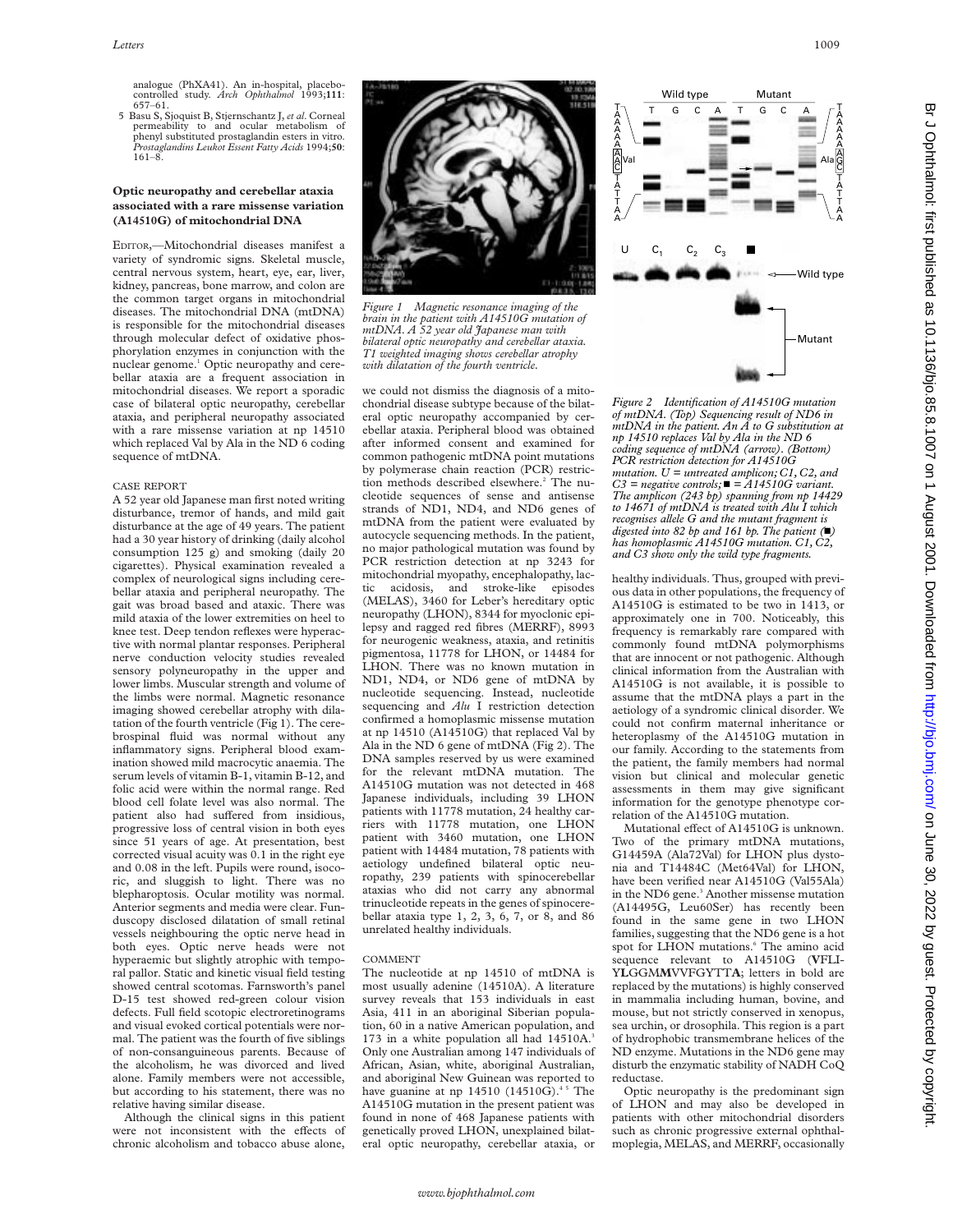characterised by insidious, chronic progressive optic nerve disease.1 Our patient developed a late onset, insidious bilateral optic neuropathy with mildly atrophic optic nerve heads and tortuous retinal vessels, being compatible with features of LHON.<sup>7</sup> Cerebellar ataxia and/or cerebellar atrophy are caused by mutations of mtDNA—for example, large scale deletions or tRNA mutations.<sup>3</sup> An extensive review of the literature demonstrates a variety of neurological abnormalities in LHON patients, including cerebellar ataxias and peripheral nerve disorders.8 Our patient had cerebellar ataxia and sensory polyneuropathy, with evidence of cerebellar atrophy on magnetic resonance imaging. Similar neurological complications were rarely found in a LHON family with G11778A mutation.9

Although epigenic factors have been considered for the disease expression and visual outcome of LHON patients in association with mtDNA mutations, it has yet to be proved. A retrospective analysis of LHON sibships has failed to demonstrate a significant deleterious association between tobacco or alcohol consumption and vision loss among individuals at risk with the major mtDNA mutations.10 In the present clinical isolate, it remains unknown whether the malnutritional condition provided a potential risk factor in the clinical manifestation associated with the underlying mtDNA defect. The A14510G mutation of mtDNA is expected to be found in other independent patients especially with unknown optic neuropathy and cerebellar ataxia.

#### No proprietary interest.

This work was supported by grants in aid for scientific research (12877279, 12671715) from the Japanese Ministry of Education, Science and Culture.

## YASUSHI ISASHIKI

*Center for Chronic Viral Diseases, Kagoshima University Faculty of Medicine, Kagoshima-shi 890-8520, Japan*

NORIO OHBA

*Department of Ophthalmology* MASANORI NAKAGAWA *Department of Medicine*

## SHUJI IZUMO

*Center for Chronic Viral Diseases*

Correspondence to: Yasushi Isashiki, MD, PhD, Division of Molecular Pathology and Genetic Epidemiology, Center for Chronic Viral Diseases, Kagoshima University Faculty of Medicine, Sakuragaoka 8-35-1, Kagoshima 890-8520, Japan isayasu@med3.kufm.kagoshima-u.ac.jp Accepted for publication 27 March 2001

- 1 Chinney PF, Tumbull DM. Mitochondrial DNA
- and disease. *Lancet* 1999;**354**(suppl I):17–21. 2 Isashiki Y, Nakagawa M, Ohba N, *et al.* Retinal manifestations in mitochondrial diseases associated with mitochondrial DNA mutation. *Acta Ophthalmol Scand* 1998;**76**:6–13.
- 3 A human mitochondrial genome database: http:// www.gen.emory.edu/mitomap.html
- 4 Cann RL, Brown WM, Wilson AC. Polymorphic sites and the mechanism of evolution in human mitochondrial DNA. *Genetics* 1984;**106**:479– 99.
- 6 Chinnery PF, Brown DT, Andrews RM, *et al.* The mitochondrial ND6 gene is a hot spot for mutations that cause Leber's hereditary optic neuropathy. *Brain* 2001;**124**:209–18.
- 7 Nikoskelainen E, Hoyt WF, Nummelin K, *et al.* Fundus findings in Leber's hereditary optic neuroretinopathy. III. Fluorescein angiographic studies. *Arch Ophthalmol* 1984;**102**:981–9.
- 8 Went LN. Leber disease and variations. In: *Handbook of clinical neurology*. Amsterdam: North Holland, 1972:94–110.
- 9 Funakawa I, Kato H, Terao A, *et al.* Cerebellar ataxia in patients with Leber's hereditary optic neuropathy. *J Neurol* 1995;**242**:75–7.
- 10 Kerrison JB, Miller NR, Hsu F, *et al.* A case-control study of tobacco and alcohol consumption in Leber hereditary optic neuropathy. *Am J Ophthalmol* 2000;**130**:803–12.

# **The tubulointerstitial nephritis and uveitis (TINU) syndrome is associated with HLA-DR14 in Spanish patients**

EDITOR,—An uncommon association between tubulointerstitial nephritis and anterior uveitis was described in two adolescent female patients with non-caseating granulomas in both bone marrow and lymph nodes by Dobrin<sup>1</sup> and is referred to as TINU syndrome. Since then, some 50 cases (35 paediatric patients and 15 adults) have been described. Its distribution is typically in young girls aged  $10-14$  years. The kidneys are affected by tubulointerstitial nephritis with predominant mononuclear infiltrate in the majority of cases. The ocular lesion invariably consists of anterior uveitis and, exceptionally, panuveitis. Although the aetiology is still unknown, the laboratory findings reported suggest that TINU is a cell mediated immune disease.<sup>2</sup> Genetic markers (HLA alleles) have also been implicated as susceptibility risk factors.<sup>3</sup>

## CASE REPORT

We describe the cases of three further female adult patients of Spanish origin who developed acute renal insufficiency secondary to idiopathic acute tubulointerstitial nephritis, and who, several months later, suffered a bilateral acute anterior uveitis. In all three patients, similar laboratory findings were found including slight anaemia, increase of the serum creatinine, blood urea nitrogen, and erythrocyte sedimentation rate. Glycosuria and proteinuria were found in the urinalysis. Hantavirus or hepatitis B, C antibodies were not found. Tuberculin and Bengal rose were negative. ANA, anti-DNA, anti-Sm Anti-RNP, anti-SSA, anti-SSB, and ANCA autoantibodies, detected by indirect immunofluorescence (IFI) or counterimmunoelectrophoresis (CIE), were all negative. RPR, antistreptolysin O, PCR, and rheumatoid factor were also negative. Thyroid function was normal, as were the chest and abdomen *x* rays and renal ultrasonography. Finally, polyclonal hypergammaglobulinaemia was found. Further details are given in Table 1.The HLA class I and class II phenotype of patients was carried out

by a microlymphocytoxicity test and DNA typing techniques, respectively.<sup>4</sup> As a control group, 176 unrelated healthy individuals from Madrid were also HLA typed.

The distribution of the frequencies of HLA alleles in both groups was compared using the Fisher test. The aetiological fraction (ä) and the odds ratio (OR) value with the corresponding 95% confidence intervals (CI) was calculated.

## COMMENT

In our series, HLA-A24 is found in 67% of the patients, compared with 14% in the Spanish control population (p >0.05, Fisher test). No other HLA class I allele shows a remarkable deviation from the control population. Regarding HLA class II alleles, HLA-DR14 (a HLA-DR6 subtype) is found in two of our patients, whereas it appears in eight of our control individuals (67% *v* 4%, p=0.006; OR 48.2 (95% CI 5.5–258)). This finding would lend further support to the HLA-DR6 association previously reported in other populations.3 The frequency of other HLA class II alleles is also increased in the diseased group when compared with the control group, although statistical significance is not reached: HLA-DQ5 (100% *v* 40%, p >0.05, Fisher test) and HLA-DR52 (100% *v* 56%, p>0.05)

When the aetiological fraction  $(\delta)$  is considered, HLA-DR52 and HLA-DQ5 show the highest value  $(\delta=1)$ , followed by HLA-DR14  $(\delta = 0.74)$  and HLA-A24  $(\delta = 0.71)$ .

These data point to HLA class II antigens rather than HLA class I as the main TINU susceptibility markers. It may be worth recalling that HLA class II molecules are expressed in renal epithelial cells or in the uvea when inflamed. Thus, genetically predisposed individuals (that is, HLA-DR14) would be more prone to producing the lesions observed in the TINU syndrome upon activation of the immune system.

We are aware of the limited value of the statistical analysis carried out given the small number of patients studied, but this is inherent to the pathology itself, since scarcely 50 TINU patients have been described worldwide since its first description in 1975. We thus would use HLA phenotyping in future patients to assess the role of these HLA class II antigens in TINU susceptibility.

We are grateful to Dr A Annaiz-Villena (Immuno-logia Hospital "12 de Octubre," Madrid) for HLA typing of patients.

MARINA B GORROÑO-ECHEBARRÍA MIGUEL A CALVO-ARRABAL FERNANDO ALBARRÁN MELCHOR ALVAREZ-MON *Departments of Ophthalmology and Diseases of the Immune system, Hospital Universitario "Príncipe de Asturias" (Alcalá de Henares)*

Correspondence to: Dr M B Gorroño-Echebarría, Department Oftalmología, Hospital Universitario "Príncipe de Asturias," Carretera Alcalá-Meco s/n Alcalá de Henares, 28805 Madrid, Spain mbgech@netscape.net

*Table 1 Main clinical manifestations of the patients. Their HLA phenotype is also shown*

|                  | Case 1                                                     | Case 2                                                 | Case 3                                               |
|------------------|------------------------------------------------------------|--------------------------------------------------------|------------------------------------------------------|
| Sex              | Female                                                     | Female                                                 | Female                                               |
| Age              | 69                                                         |                                                        | 49                                                   |
| First symptoms   | Nausea and anorexia                                        | Upper respiratory infection                            | Asymptomatic, coincidental finding                   |
| Uveitis          | Bilateral AAU                                              | Bilateral AAU with papillitis                          | Bilateral AAU with retinal vasculitis                |
| Onset of uveitis | 4 months after the nephritis                               | Unknown, at the time or possibly prior to the nephitis | 5 months after the nephritis                         |
| HLA phenotype    | A24, A32, B62, B39, Bw6, Cw7, Cw3,<br>DR14, DR8, DR52, DQ5 | A28, B57, Bw4, DR11, DR14, DR52, DQ5                   | A3, A24, B35, B7, Bw6, Cw4, DR103,<br>DR3, DR52, DQ5 |

AAU = acute anterior uveitis.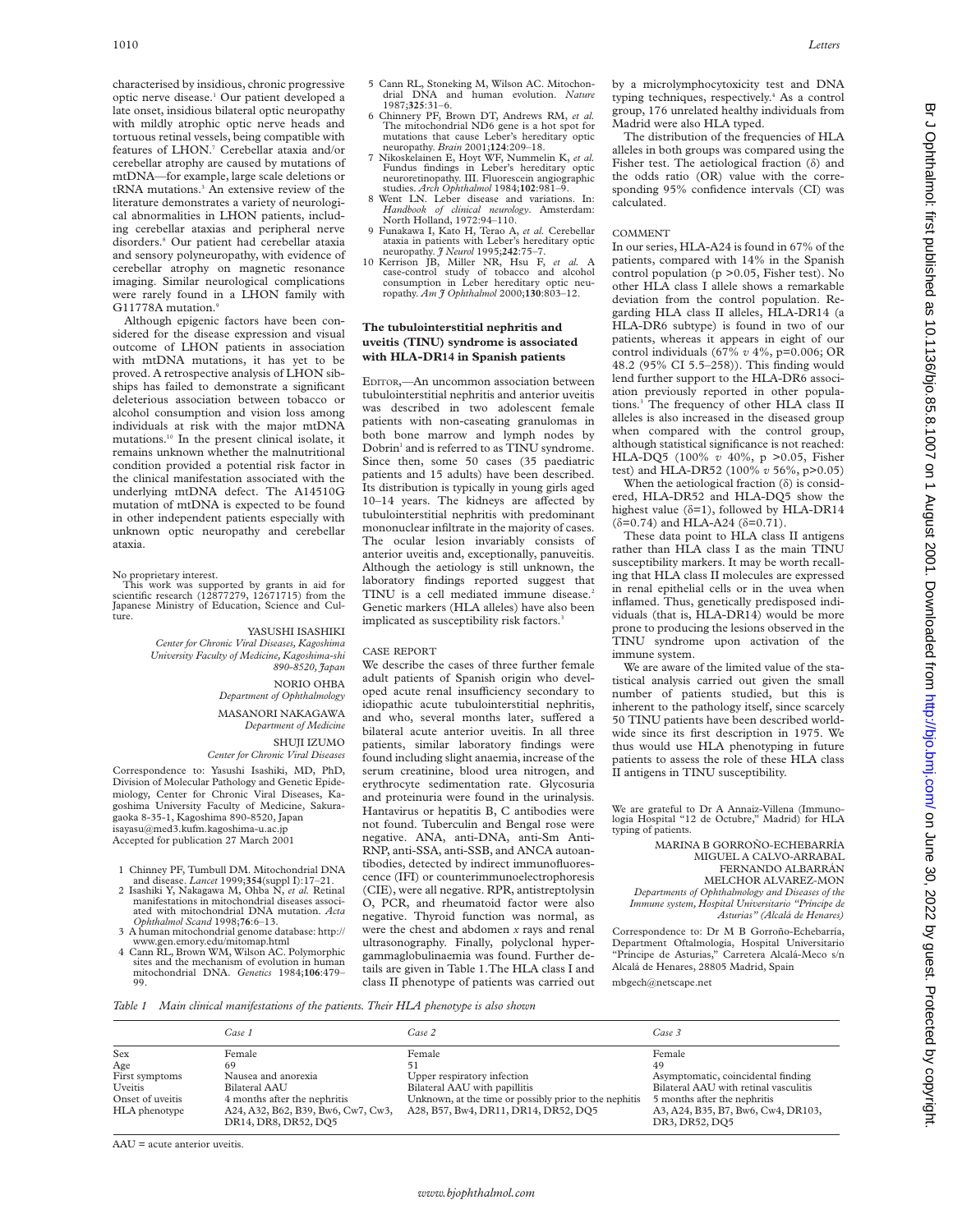Accepted for publication 28 March 2001

- 1 Dobrin RS, Vernier RL, Fish AL. Acute eosinophilic interstitial nephritis and renal failure with bone marrow-lymph node granulomas and anterior uveitis. A new syndrome. *Am J Med* 1975;**59**:325–33.
- 2 Manjon MT, Sanchez-Burson J, Montero R, *et al.*Two cases of acute tubulointerstitial nephritis associated with panuveitis (TINU syndrome). *J Rheumatol* 1999;**26**:234–6. 3 Gafter U, Kalechman Y, Zevin D, *et al.*
- Tubulointerstitial nephritis and uveitis: associ-ation with suppressed cellular immunity. *Neph-rol Dial Transplant* 1993;821–6.
- 4 Martinez-Laso J, De Juan D, Martinez-Quiles N, *et al.*The contribution of the HLA-A, -B, -C and -DR, -DQ DNA typing to the study of the origins of Spaniards and Basques. *Tissue Antigens* 1995;**45**:237–45.

# **Idiopathic polypoidal choroidal vasculopathy in a patient with atrophic age related macular degeneration**

EDITOR,—Since the initial description by Stern and colleagues in  $1985$ ,<sup>1</sup> the clinical entity now known as idiopathic polypoidal choroidal vasculopathy  $(IPCV)^2$  has been increasingly recognised. Although it was initially described in black, middle aged, hypertensive women, $\frac{1}{1}$  it is now widely accepted that IPCV can affect men and women of any race, and may represent a significant proportion of patients with age related macular degeneration  $(AMD).$ <sup>3</sup>

In this report, the case of a patient with atrophic AMD and evidence of IPCV is presented. To my knowledge, the co-existence of IPCV and atrophic AMD has not been previously reported.

# CASE REPORT

An 80 year old white woman presented complaining of sudden deterioration in vision in her left eye. Her ocular history was remarkable for atrophic AMD. Visual acuity was measured at 6/6 in the right eye and counting



*Figure 1 Fundus examination of both eyes disclosed soft confluent and calcified drusen and areas of geographic atrophy (A and B). In the left eye, a neurosensory detachment of the macula and a serosanguineous pigment epithelial detachment surrounded by extensive hard exudation were also present (B, arrowheads).*

fingers in the left eye. On fundus examination of the right eye diffuse soft confluent drusen, some calcified, and geographic atrophy (GA) were detected (Fig 1A). In the left, the most striking feature was the presence of marked and diffuse cystoid macular oedema (CMO), and a serosanguineous pigment epithelial detachment (PED) associated with large amounts of hard exudates (Fig 1B). Soft and calcified drusen and GA were also present. Fluorescein angiography (FA) disclosed diffuse pooling of dye in the macula in the left eye, and an area of hyperfluorescence corresponding to the PED (Fig 2A). Window defects corresponding to areas of atrophy were detected in both eyes. On indocyanine green angiography (ICG) a choroidal vascular network of polypoidal structures was observed in the left eye (Fig 2B, C).

After informed consent was obtained, focal laser photocoagulation using an argon laser was applied to polypoidal vessels. The parameters used were a laser power of 200 mW, an exposure time of 0.2 seconds, and a spot size of 200 µm. This resulted in resolution of the CMO and PED (Fig 2D) on FA, closure of the choroidal vascular network on ICG (Fig 2B, E), and on a subjective improvement in vision 2 weeks following laser treatment.

## COMMENT

IPCV is characterised by the presence of recurrent serosanguineous PEDs and neurosensory retinal detachments (NSRD).<sup>1-5</sup> The vascular abnormality underlying the disorder appears to be in the inner choroid. Dilated networks of vessels terminating in aneurysmal dilatations or "polyps" can be observed on ICG angiography.<sup>2-5</sup> Polypoidal lesions may arise from the peripapillary region,<sup>12</sup> macula,<sup>5</sup> or peripheral areas.<sup>4</sup> Histopathological evaluation of a case of IPCV showed extensive



*Figure 2 On fluorescein angiography pooling of dye at the macula was observed in late phases (A). An area of bright hyperfluorescence with late staining, corresponding to the serosanguineous pigment epithelial detachment, was also present (A). On indocyanine green angiography, a network of dilated channels terminating in aneurysmal dilations was observed in early frames of the angiogram (B), and leakage from this vascular network was detected in late frames (C). Laser photocoagulation was applied to cover the vascular network shown in B (inset). Following laser treatment, resolution of the neurosensory detachment of the macula and pigment epithelial detachment was noted on fundus examination and on fluorescein angiography (D). Closure of the polypoidal vessels was confirmed by indocyanine green angiography (E).*